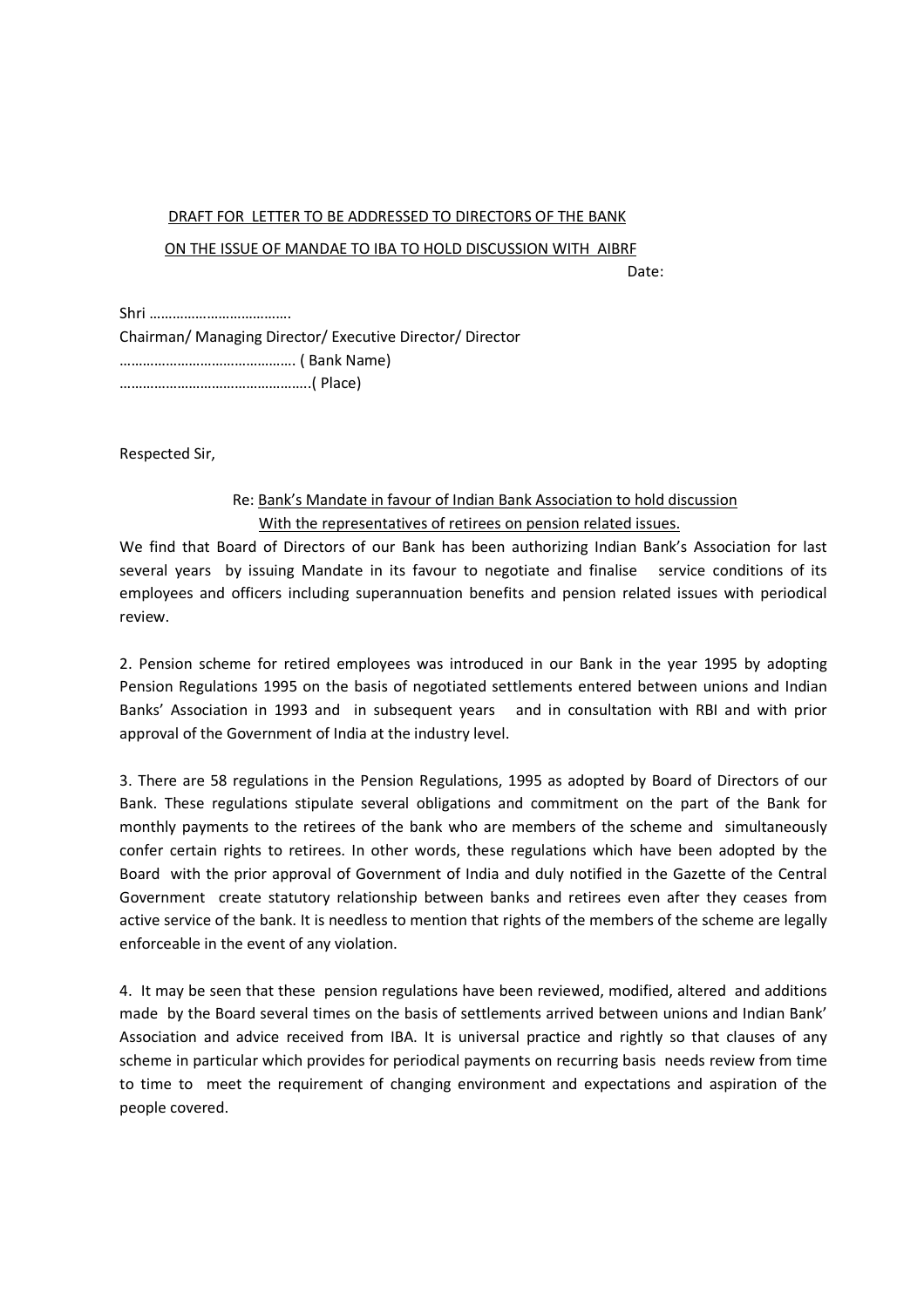5. We find that IBA has been carrying out exercise of review of Pension Scheme applicable in the banking industry from time to time in particular at the time of signing wage settlements on the basis of mandates given by member banks.

6. On approaching to IBA by our all India apex body, All India Bank Retirees' Federation – Regd. ( AIBRF) to which our organisation is affiliated to hold discussion with it on pending pension related issues for solution to avoid unnecessary litigation , IBA informs in writing to AIBRF that it does not have required mandate from member banks to hold discussion with the representatives of retirees and in the absence of it, it is unable to do so.

7. IBA further informs that it is voluntary organisation and renders professional service to its member banks. We note that IBA is unregistered body and it claims that it does not come under purview of RTI like its most of the members though it does complete negotiations beginning to end on service conditions of employees of member banks and finalizes it, signs the settlements, issues necessary instruction to member banks for implementation of various provisions of the settlements, give interpretations on issues raised and appears in courts to defend settlements. These cannot be functions and role of voluntary professional organisation as being claimed by IBA. Because of the above stand taken by it, IBA is not ready to share any information with the affected parties and takes escape route to run away from its accountability on this count.

8. We presently do not have copy of the mandate given by our Bank authorizing IBA to negotiate on service conditions of employees and superannuation benefits . But we are pretty sure that in such Mandates, there may not be any specific provisions putting restrictive clause not to hold discussion with the representatives of retirees on their issues when they are important stakeholders as per provisions of Pension Regulations.

9. If we look back on the above stand taken by IBA, we find that it has only resulted into unwarranted litigations where bank managements had to spend considerable amount by way of legal expenses and finally paying claims of retirees and many times with interest after court decisions. Some of the examples in this regard are given below

- (a) On the advice of IBA, banks refused to give 5 years notional benefit to Special VRS Retirees in 2000/ 2001. Finally on Supreme Court decision, Banks had to pay the claims with arrears running in to several hundred crores to more than 1lakh affected pensioners
- (b) On advice of IBA, banks refused to give leave encashment to compulsorily retired employees for several years. After lot of avoidable litigations and loosing several cases by bank managements, Banks have agreed to give leave encashment to the compulsorily retired employees from 2002 with huge arrears.
- (c) On advice from IBA, compulsorily retired employees are being refused pension options as per settlement of 2010 without any specific provisions in it. The aggrieved retirees have been forced to go in the court of law. Bank managements are losing legal cases on the subject one after another even in the Supreme Court. But on the advice of IBA, Bank managements are extending pension